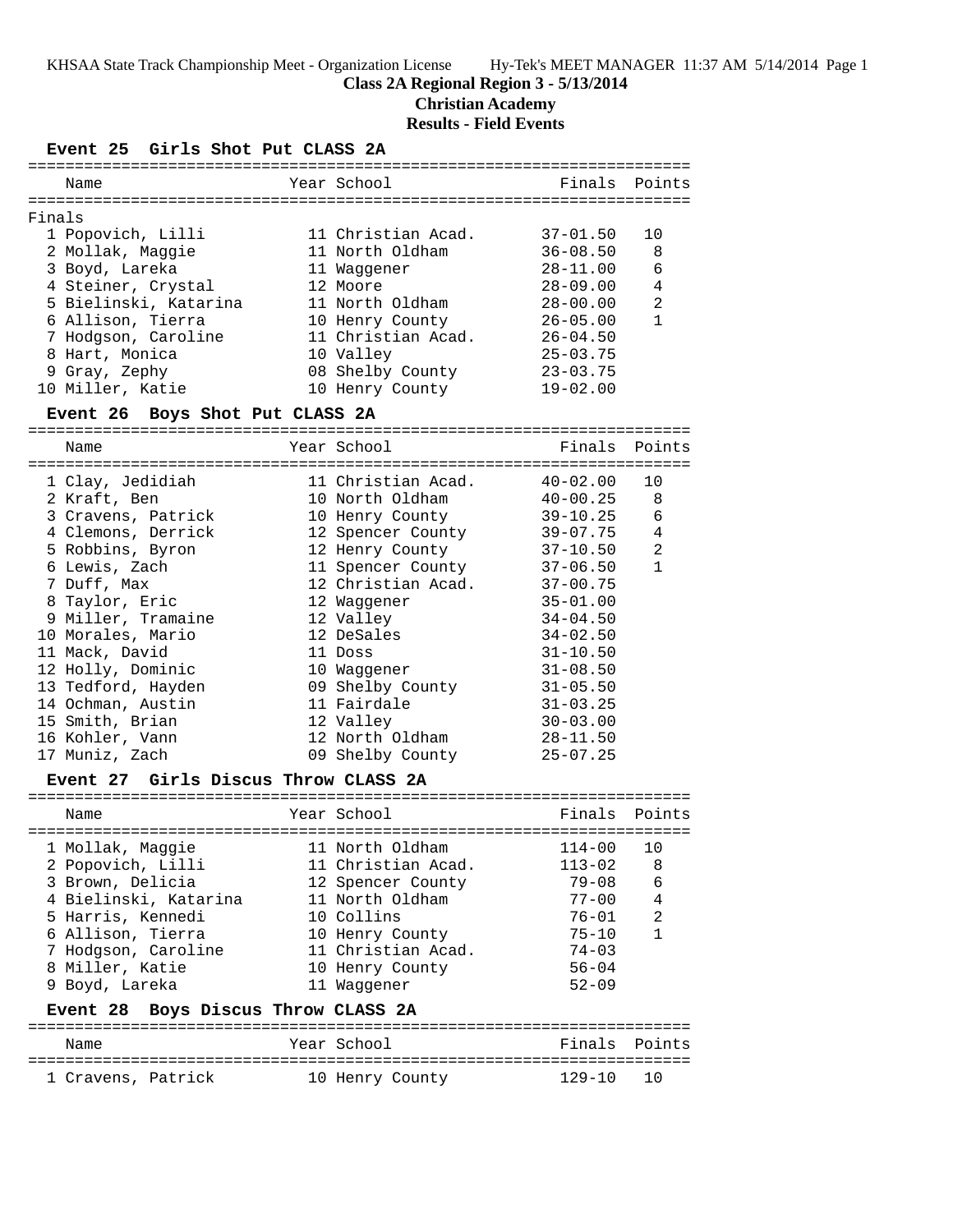**Class 2A Regional Region 3 - 5/13/2014**

**Christian Academy**

**Results - Field Events**

## **....Event 28 Boys Discus Throw CLASS 2A**

| 2 Bryant, Tanner    | 11 Shelby County   | $110 - 09$ | 8            |
|---------------------|--------------------|------------|--------------|
| 3 Clemons, Derrick  | 12 Spencer County  | $110 - 04$ | -6           |
| 4 Kraft, Ben        | 10 North Oldham    | $104 - 03$ | 4            |
| 5 Stanley, Coleman  | 09 Henry County    | $101 - 11$ | 2            |
| 6 Kohler, Vann      | 12 North Oldham    | $96 - 08$  | $\mathbf{1}$ |
| 7 Duff, Max         | 12 Christian Acad. | $96 - 06$  |              |
| 8 Clay, Jedidiah    | 11 Christian Acad. | $95 - 01$  |              |
| 9 Lewis, Zach       | 11 Spencer County  | $86 - 01$  |              |
| 10 Holly, Dominic   | 10 Waqqener        | $67 - 05$  |              |
| 11 Aldridge, Destry | 11 Shelby County   | $58 - 02$  |              |

### **Event 29 Girls Long Jump CLASS 2A**

#### =======================================================================

Name **The Year School** Finals Points

| 1 Didier, Paige     | 10 North Oldham    | $15 - 06.00$  | 10 |            |
|---------------------|--------------------|---------------|----|------------|
| 2 Sipe, Tessa       | 12 Christian Acad. | $15 - 01.00$  | 8  | 2nd 15'00" |
| 3 McCoy, Jasmyne    | 09 North Oldham    | $J15 - 01.00$ | 6  | 2nd 14'11" |
| 4 Matlin, Olivia    | 11 Shelby County   | $J15 - 01.00$ | 4  | 2nd 14'10" |
| 5 Jones, Tyra       | 10 Waqqener        | $14 - 02.00$  | 2  |            |
| 6 Bozell, Jessica   | 10 Christian Acad. | $11 - 05.00$  |    |            |
| 7 Amyx, Morgan      | 11 Henry County    | $10 - 11.00$  |    |            |
| -- Travis, Courtney | 09 Shelby County   | FOUL          |    |            |

#### **Event 30 Boys Long Jump CLASS 2A**

| Name |                                                                                                                                                                                                                                            |                                                                                                                                                                                                                       |                               |
|------|--------------------------------------------------------------------------------------------------------------------------------------------------------------------------------------------------------------------------------------------|-----------------------------------------------------------------------------------------------------------------------------------------------------------------------------------------------------------------------|-------------------------------|
|      |                                                                                                                                                                                                                                            | $21 - 01.50$                                                                                                                                                                                                          | 10                            |
|      |                                                                                                                                                                                                                                            |                                                                                                                                                                                                                       | 8                             |
|      |                                                                                                                                                                                                                                            | $19 - 04.50$                                                                                                                                                                                                          | 6                             |
|      |                                                                                                                                                                                                                                            | $18 - 08.50$                                                                                                                                                                                                          | 4                             |
|      |                                                                                                                                                                                                                                            | $18 - 06.00$                                                                                                                                                                                                          | $\overline{2}$                |
|      |                                                                                                                                                                                                                                            | $17 - 09.00$                                                                                                                                                                                                          |                               |
|      |                                                                                                                                                                                                                                            | $17 - 08.00$                                                                                                                                                                                                          |                               |
|      |                                                                                                                                                                                                                                            | $17 - 07.50$                                                                                                                                                                                                          |                               |
|      |                                                                                                                                                                                                                                            | $17 - 00.50$                                                                                                                                                                                                          |                               |
|      |                                                                                                                                                                                                                                            | $16 - 09.00$                                                                                                                                                                                                          |                               |
|      |                                                                                                                                                                                                                                            | $14 - 06.00$                                                                                                                                                                                                          |                               |
|      |                                                                                                                                                                                                                                            | FOUL                                                                                                                                                                                                                  |                               |
|      | 1 Beasley, Arien<br>2 Evans, Rickky<br>3 Adams, Daeron<br>4 Johnson, Cameron<br>5 Harris, Breamon<br>6 Finley, Connor<br>7 Ford, Tyus<br>8 Howard, Kevin<br>9 Pruitt, Jordan<br>10 Nobles, Aaron<br>11 Miller, Jacob<br>-- Nelson, Marquis | Year School<br>11 North Oldham<br>12 Valley<br>12 Waqqener<br>10 Henry County<br>11 Shelby County<br>10 Henry County<br>11 Shelby County<br>12 DeSales<br>12 Moore<br>09 Western<br>09 Christian Acad.<br>12 Waqqener | Finals Points<br>$19 - 05.00$ |

# **Event 31 Girls Triple Jump CLASS 2A**

| Name                                                                                        | Year School                                                                              | Finals Points                                                                |                                      |
|---------------------------------------------------------------------------------------------|------------------------------------------------------------------------------------------|------------------------------------------------------------------------------|--------------------------------------|
| 1 Morsman, Emily<br>2 McCoy, Jasmyne<br>3 Matlin, Olivia<br>4 Finley, Sara<br>5 Jones, Tyra | 12 North Oldham<br>09 North Oldham<br>11 Shelby County<br>09 Henry County<br>10 Waqqener | $33 - 06.00$<br>$33 - 02.50$<br>$31 - 07.50$<br>$30 - 09.50$<br>$30 - 02.00$ | 1 O<br>8<br>6<br>4<br>$\mathfrak{D}$ |
| -- Bozell, Jessica                                                                          | 10 Christian Acad.                                                                       | FOUL                                                                         |                                      |
|                                                                                             |                                                                                          |                                                                              |                                      |